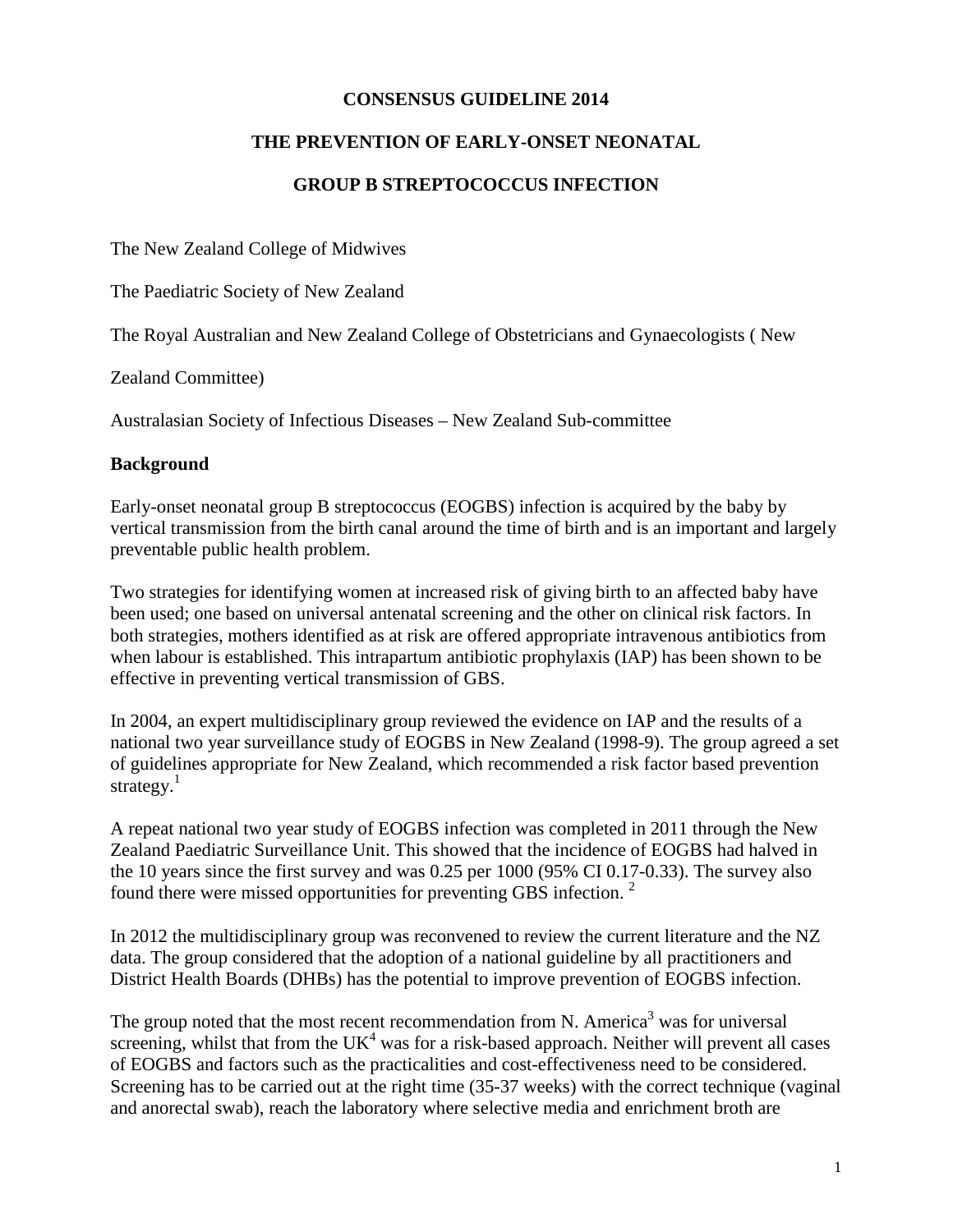required, and the results need to be available and acted upon. A recent study<sup>5</sup> has shown that  $10\%$ of women with negative screening were actually positive for GBS when in labour, whilst 50% of women with a positive screen result were negative for GBS when in labour. The screening approach is more expensive and exposes more women to antibiotics than the risk-based approach. Lastly, it is likely that the approach to GBS prevention will need to be reviewed again and potentially significantly altered as rapid diagnostic testing in labour and maternal immunization are developed and become cost-effective.

The following guidelines on the prevention and management of early onset group B streptococcus (EOGBS) infection represent the consensus statement from this group.

# **Recommendations**

1. A risk-based GBS prevention strategy continues to be recommended for New Zealand, as it is the most clinically and cost effective for the New Zealand context. Universal routine antenatal GBS screening is not recommended.

## **Risk factors**

 The risk-based approach recommends that all women with one or more of the following factors be offered intrapartum intravenous antibiotics:

- a) a previous GBS-infected baby
- b) GBS bacteriuria of any count during the current pregnancy
- c) preterm (<37 weeks) labour and imminent birth
- d) intrapartum fever  $\geq 38^0C$
- e) membrane rupture > 18 hours
- 2. Women who have had an incidental finding of GBS on a vaginal swab earlier in pregnancy need to have this repeated between 35-37 weeks. If this has not occurred then this should be considered a risk factor and she should be offered IAP<sup>4</sup>.
- 2. All maternity providers need be updated about these current GBS recommendations, to improve practice and outcomes, and achieve national equity.
- 3. All hospitals should have an accessible and agreed protocol, based on the current recommendations and which should be followed by all practitioners.
- 4. GBS information needs to be developed for pregnant women and their whanau/family, using both written and web-based material. Accurate and appropriate information will help decision making.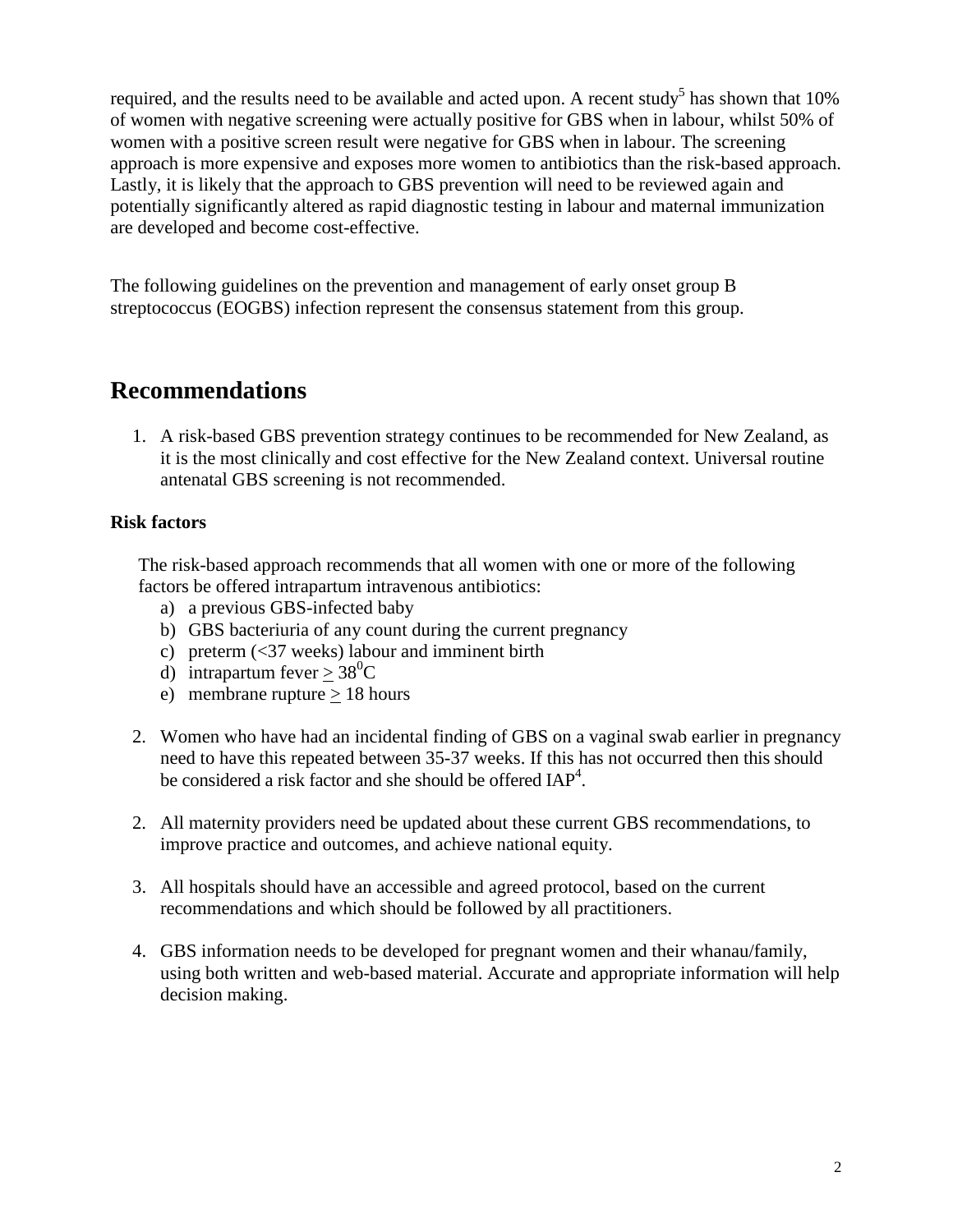#### **ANTENATAL MANAGEMENT OF GROUP B STREPTOCOCCUS**

## **1. Incidental finding of GBS on vaginal swab**

An incidental finding of vaginal and/or rectal GBS colonisation during pregnancy does not require treatment with antibiotics antenatally as GBS cannot be eliminated from its reservoir in the large bowel.

An incidental finding of GBS in pregnancy greater than 5 weeks before labour is unreliable <sup>3,6</sup> and may result in unnecessary intervention in labour.

## **If the woman has had a previous GBS-infected baby or GBS bacteriuria in the current pregnancy she should be offered IAP.**

**In other cases, it is recommended the woman is re-swabbed at 35-37 weeks' gestation if an incidental finding has occurred, using the following technique:** 

- **Low vaginal and rectal swab** (use same swab for both; clinician or patient collected)
- **The request form must clearly state "GBS screen" and "use selective broth process".**

This result informs labour management. If this swab returns positive the woman should be offered IAP. If the swab returns with no evidence of GBS colonisation, intrapartum prophylaxis is not required. <sup>3</sup> (However, if intrapartum fever occurs there should be an assessment for chorioamnionitis).

If the woman has had an incidental vaginal GBS positive swab early in the current pregnancy and has **not** been re-swabbed at 35-37 weeks, this should be considered a risk factor and she should be offered  $IAP<sup>4</sup>$ .

## **2. GBS bacteriuria or GBS urine infection during pregnancy**

GBS bacteruria of any count and at any stage in pregnancy is a risk-factor for early onset GBS infection. Most experts will only treat the bacteruria with appropriate antibiotics when the colony count is  $>10^5$  colony forming units.ml.  $3.7$ 

## **There is no need to take or repeat a GBS vaginal swab when GBS bacteriuria has been diagnosed – this is a sufficient risk-factor in itself**.

**Intrapartum antibiotic prophylaxis is recommended even when GBS bacteriuria has been successfully treated.** (The only exception to this is if caesarean delivery is performed before the onset of labour in a woman with intact membranes).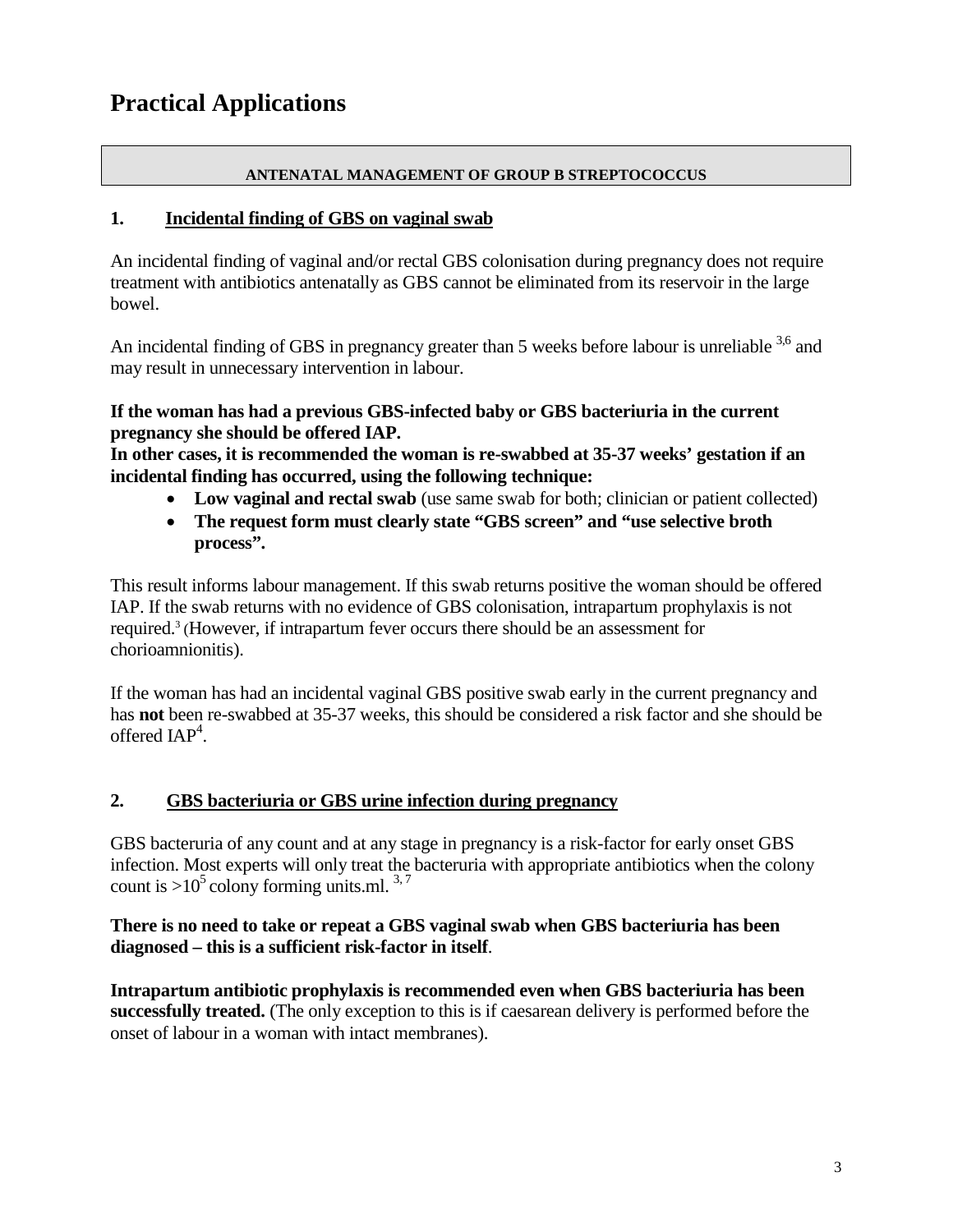#### **PRINCIPLES OF GBS MANAGEMENT IN LABOUR**

All women with risk factors for early onset neonatal GBS infection (listed above) should be offered treatment, when labour commences, with intravenous intrapartum antibiotic prophylaxis (IAP)**. Oral antibiotics are ineffective in this context**

Women with clinical signs of (chorio)amnionitis require immediate treatment with intravenous broad spectrum antibiotic therapy, instead of the prophylaxis regimen.

Intrapartum antibiotic prophylaxis is intended to have a narrow spectrum, to reduce the risk of antibiotic resistance and unwanted side effects.

Penicillin allergy may be significant in this context. Penicillin allergy may occur in 0.7%-4% (usually a maculopapular rash) but the risk of anaphylaxis is estimated to be in the range of 4/10,000 to  $4/100,000$ <sup>3</sup> Documentation of details of any previous, immediate (within 24 hours), hypersensitivity reactions (e.g. anaphylaxis, angioedema, laryngospasm, bronchospasm or urticaria) is an important part of antenatal assessment.

#### **TIMING OF PROPHYLACTIC ANTIBIOTICS FOR GBS IN ACTIVE LABOUR**

Intrapartum antibiotic prophylaxis (IAP) is recommended for all women with GBS risk factors **in active labour, or at the commencement of intervention e.g. induction of labour**, whether or not they have ruptured membranes.

The evidence suggests that IV antibiotics may still be effective if there is likely to be **at least one hour** before the birth. 8-10

It is recommended that intravenous antibiotics be continued until the baby is born.

#### **PRE-LABOUR CAESAREAN SECTION**

Women with risk factors for GBS, other than those with signs of infection, and who have intact membranes and require **pre-labour** elective or emergency caesarean section **do not require** prophylaxis for early onset GBS infection. 11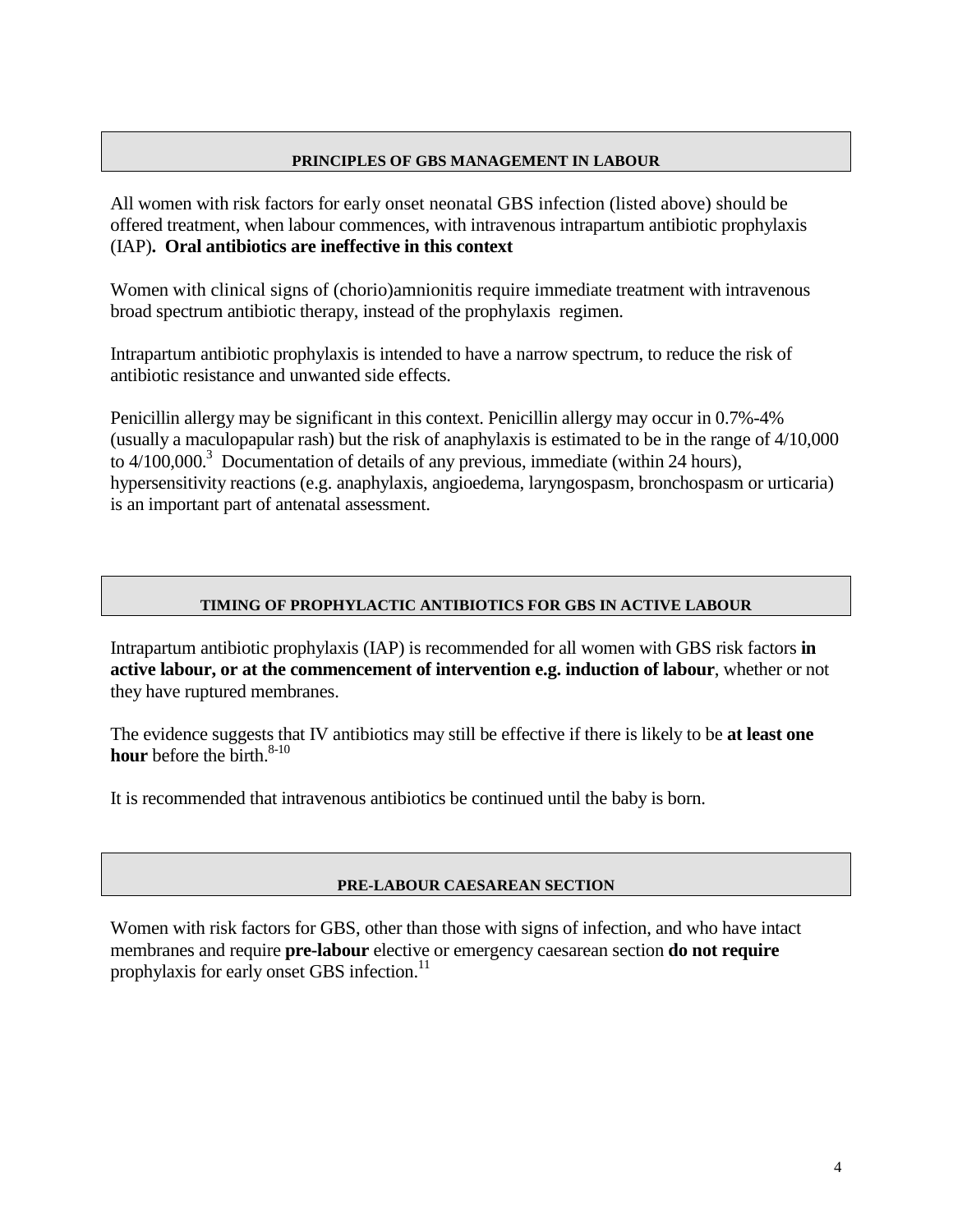#### **PRE-TERM LABOUR**

As preterm babies are at increased risk of group B streptoccocal sepsis, prophylactic antibiotics for GBS are recommended for all women who are in established progressive preterm labour, with or without ruptured membranes.

If preterm labour is established, continue antibiotics.

If preterm labour does not establish and membranes are intact, discontinue antibiotics.

If preterm labour is not established but there are prolonged premature ruptured membranes, consider antibiotics for this indication (latency).

#### **PRE-LABOUR RUPTURE OF MEMBRANES (ROM) AT TERM - with no GBS risk factors**

A comprehensive assessment of all women with pre-labour ROM at term, to check maternal and fetal wellbeing is recommended.

Women with signs of infection or chorioamnionitis should have immediate treatment with broad spectrum antibiotics and appropriate intervention.

Women who are well, and the fetus is healthy, with pre labour ruptured membranes and no risk factors for GBS **require no intervention**. It is recommended that they wait to go into spontaneous labour (unless they develop signs of infection before then).

- Women who go into spontaneous labour and give birth before 18 hours has elapsed since ROM **do not require** prophylactic antibiotics.
- Women who go into spontaneous labour but do not give birth within 18 hours of rupturing their membranes have developed a risk factor for early onset GBS infection and **prophylactic antibiotics are recommended.**
- Women who do not go into spontaneous labour within 18 hours of rupturing their membranes have developed a risk factor for early onset GBS infection<sup>4</sup> and **require the offer of an induction of labour and prophylactic antibiotics** once labour is established**.**
- Women with signs of infection in association with pre-labour rupture of membranes at term require careful assessment and the **immediate consideration of intravenous broad spectrum antibiotic therapy**. If vaginal birth is appropriate it is recommended that they are offered an induction of labour as soon as possible.

#### **PRE-LABOUR RUPTURE OF MEMBRANES AT TERM - with GBS RISK FACTORS**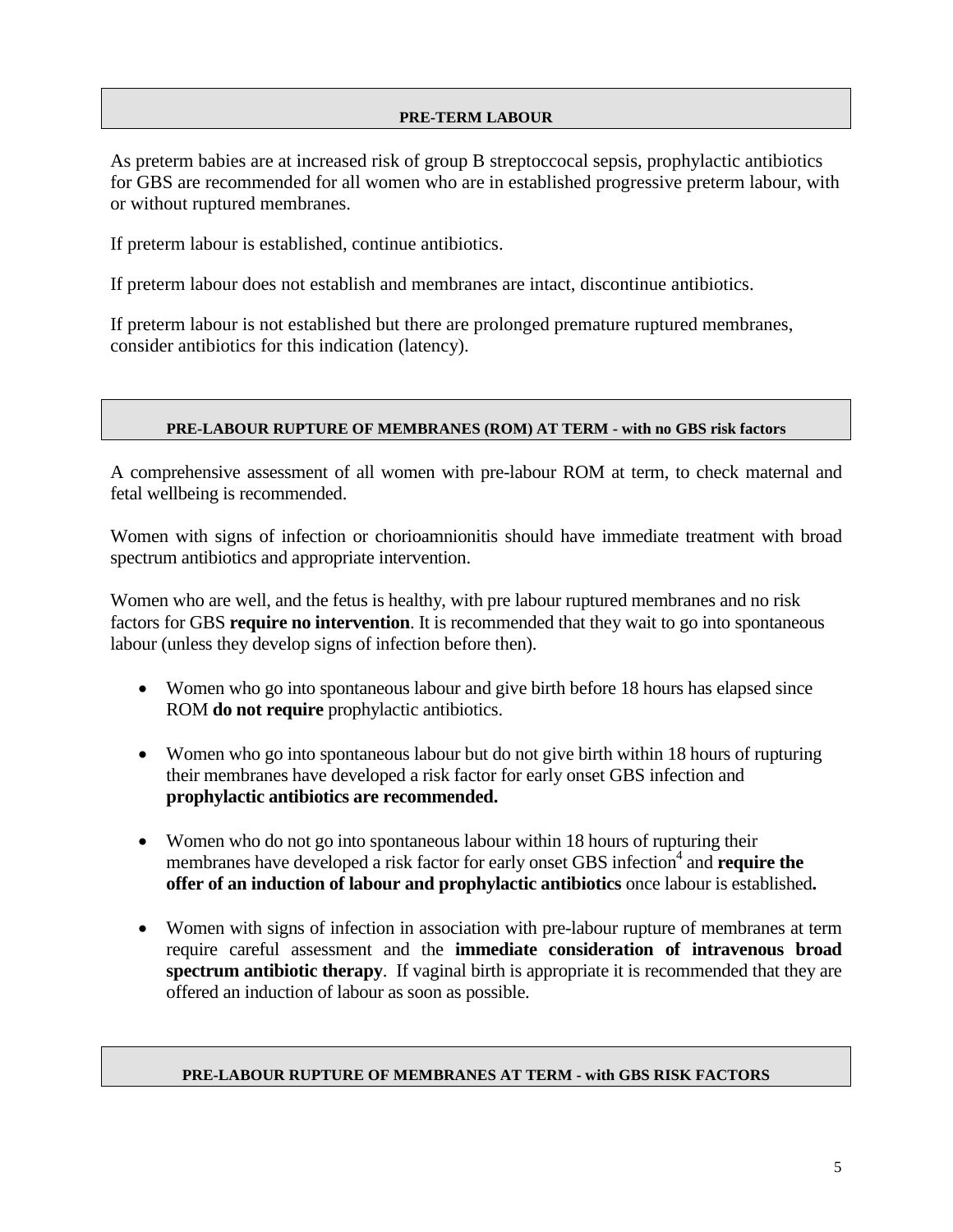Women **with risk factors** (see previous section for these) for early onset GBS infection, who are well and have pre-labour rupture of membranes (ROM) at term, are at higher risk of having a baby affected by early onset neonatal GBS infection and it is recommended that they are offered an induction of labour as soon as practicable, with intrapartum antibiotic prophylaxis **at commencement of the induction**.

**Any risk factor triggers intrapartum antibiotics as previously discussed.**

#### **MATERNAL FEVER AND SUSPECTED CHORIOAMNIONITIS**

Maternal fever is a special risk category which requires consideration of broad spectrum antibiotic therapy and additional monitoring, including fetal monitoring. Ruptured membranes are not necessary for the diagnosis of chorioamnionitis. Women with a fever or signs of chorioamnionitis require immediate treatment and intervention.

Clinical signs of chorioamnionitis include maternal fever ( $\geq$ 38°C) with  $\geq$ 2 of the following:

- abdominal tenderness
- fetal tachycardia.
- vaginal discharge
- offensive liquor

• maternal tachycardia

Where there are clinical signs of infection, appropriate specimens including blood cultures are required before commencing antibiotic treatment.

## **Recommended antibiotic regimes for IAP**

1. Maternal GBS risk factors with no clinical signs of infection - standard IAP#

Intravenous benzyl penicillin. Initial dose **1.2g** and then **0.6g, 4 hrly** until birth.**.** 

(If iv benzyl penicillin is unavailable, Amoxyl is an acceptable alternative. **2g**  initially and then **1g, 4 hrly** until birth)

Allergy to penicillin – YES (Low risk of anaphylaxis - *Women who do not have history of anaphylaxis, angioedema, respiratory distress or urticaria after penicillin or a cephalosporin*)

Cephazolin 2g iv initially, then 1g 8 hrly until birth

Allergy to penicillin – YES (*High risk of anaphylaxis women who have a history of anaphylaxis, angioedema, respiratory distress or urticaria after penicillin or a cephalosporin*)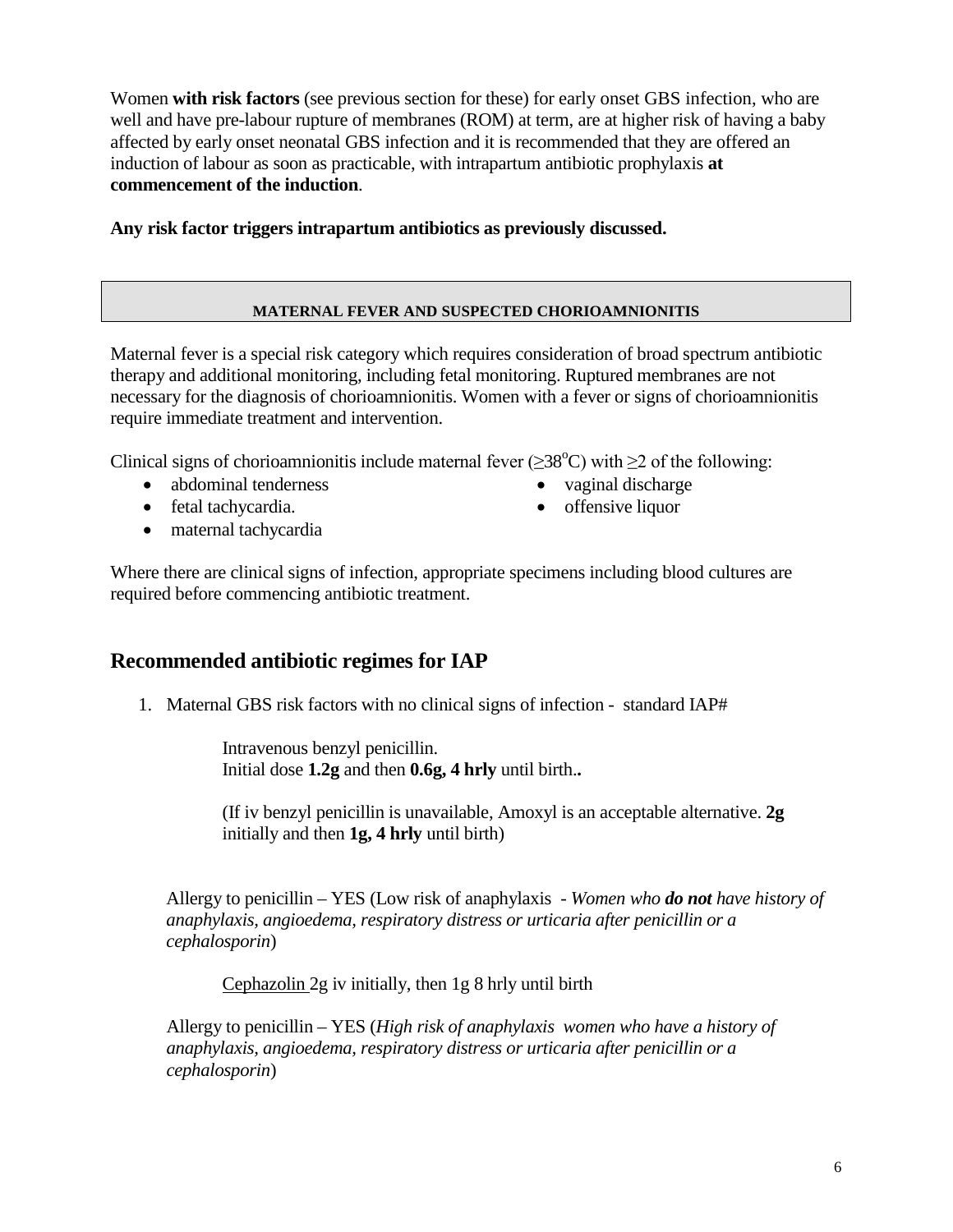Vancomycin 1g iv and repeat 12 hrly until birth.

*(Erythromycin and Clindamycin not recommended because of increasing resistance patterns)*

2. Maternal GBS risk factors with clinical signs of (chorio)amnionitis (including fever ≥38°C and ≥2 of maternal tachycardia, uterine tenderness, purulent discharge/liquor or fetal tachycardia)

## **Broad spectrum antibiotic treatment**

Amoxyl **2g** initially and then **1g, 4 hrly** until birth

+Gentamicin 4-6 mg/kg iv daily (*regimes for gentamicin vary and local protocols should be followed*)

+Metronidazole 500 mg iv 12 hrly

#When the risk factor is established labour <37 weeks, some DHB's will use more broad spectrum antibiotics

## **Newborn babies guidelines**

- All newborn babies should be observed as outlined in the Ministry of Health Guideline *Observation of mother and baby in the immediate postnatal period: consensus statements guiding practice*. ( NZ MOH, 2012. www.health.govt.**nz**/.../**observation**[-mother-baby-immediate](http://www.health.govt.nz/.../observation-mother-baby-immediate-postnatal-period)[postnatal-period](http://www.health.govt.nz/.../observation-mother-baby-immediate-postnatal-period))
- Newborns of mothers who have risk factors, regardless of whether the mother has received IAP, also require close observation for signs of sepsis, particularly during the first 24 hours. Women and their family need to understand this so they also know what signs to look for in their baby.
- Signs of sepsis in the newborn may be non-specific and include respiratory distress, apnoea, temperature instability, tachycardia, lethargy, poor feeding, shock or "unwell".
- If the baby is showing signs of sepsis immediate evaluation is required (at least a full blood count and blood cultures) and they should receive empiric therapy for at least 48 hours whilst culture results are awaited. The antibiotics are usually a penicillin and an aminoglycoside as this combination is active against common neonatal pathogens, including GBS and *E. coli*.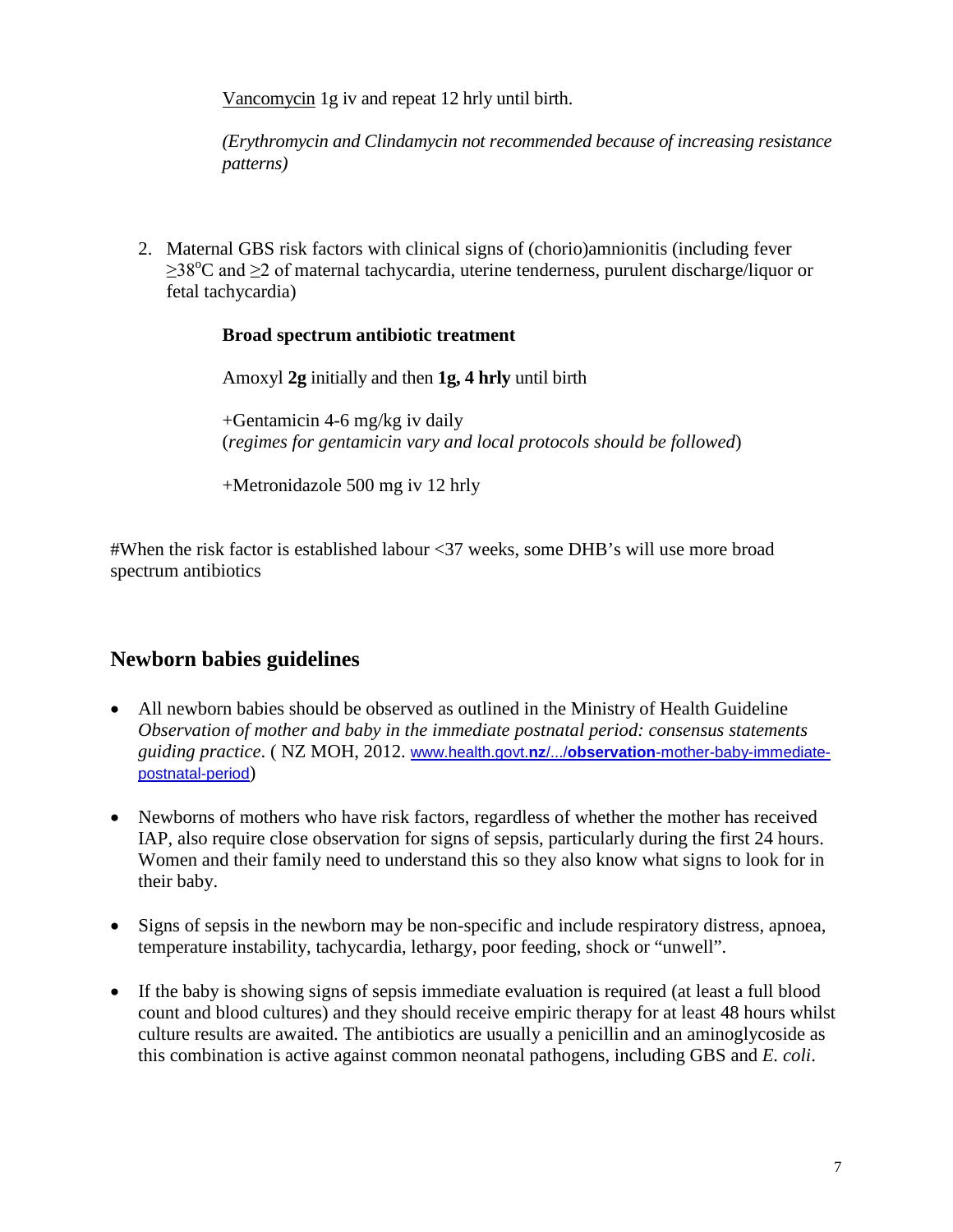- When feasible a lumbar puncture should be performed on all septic newborn babies and especially when blood cultures are positive or when, because of clinical instability or other evidence of sepsis, therapy is continued beyond 48 hours since 10-15% of neonates with meningitis will have sterile blood cultures.
- Maternal chorioamnionitis is associated with an increased risk of invasive disease, even if intrapartum antibiotics have been given. Some authorities recommend that all babies of women with chorioamnionitis should receive immediate evaluation and empiric antibiotic therapy. However, as the risk of an asymptomatic baby having sepsis is still very low no additional recommendation has been made.

## **Management of asymptomatic newborns when a woman is identified as needing GBS prophylaxis in labour**

- If mother **has received appropriate** intrapartum GBS prophylaxis (> 4 hours of appropriate antibiotic before delivery) the infant should be observed for at least 48 hours. This does not require admission to a neonatal unit. Some infants may be able to be considered for discharge at 24 hours after delivery with good parental understanding of the situation.
- If mother **did not receive** GBS prophylaxis at all or did not receive it for at least 4 hours prior to birth:
	- If 37 weeks gestation or more, ideally the baby needs close observation (TPR) for 24 hours in a maternity facility.

-If < 37weeks then a full blood count, blood cultures and CRP is recommended and the baby needs close observation (TPR) for 48hours in a maternity facility. Antibiotics are not required unless other risk factors are present or as guided by the laboratory results.

-If signs and symptoms of sepsis develop a full diagnostic evaluation is required with initiation of appropriate antibiotics- usually amoxycillin or penicillin and gentamicin  $+$ cefotaxime (if meningitis suspected).<sup>12</sup>

## **References**

- 1. Campbell N, Eddy A, Darlow B, Stone P. & Grimwood K. The prevention of early onset neonatal group B streptococcus infection: technical report from the New Zealand GBS Consensus Working Party. *New Zealand Med J* 2004; 117:1200 [\(http://journal.nzma.org.nz/journal/117-1200/\)](http://journal.nzma.org.nz/journal/117-1200/)
- *2.* Darlow B. Early-onset neonatal Group B Streptococcal (GBS) disease in New Zealand: results of a two year surveillance study. *J Paediatr Child Health* 2013; 49(Suppl 2): 24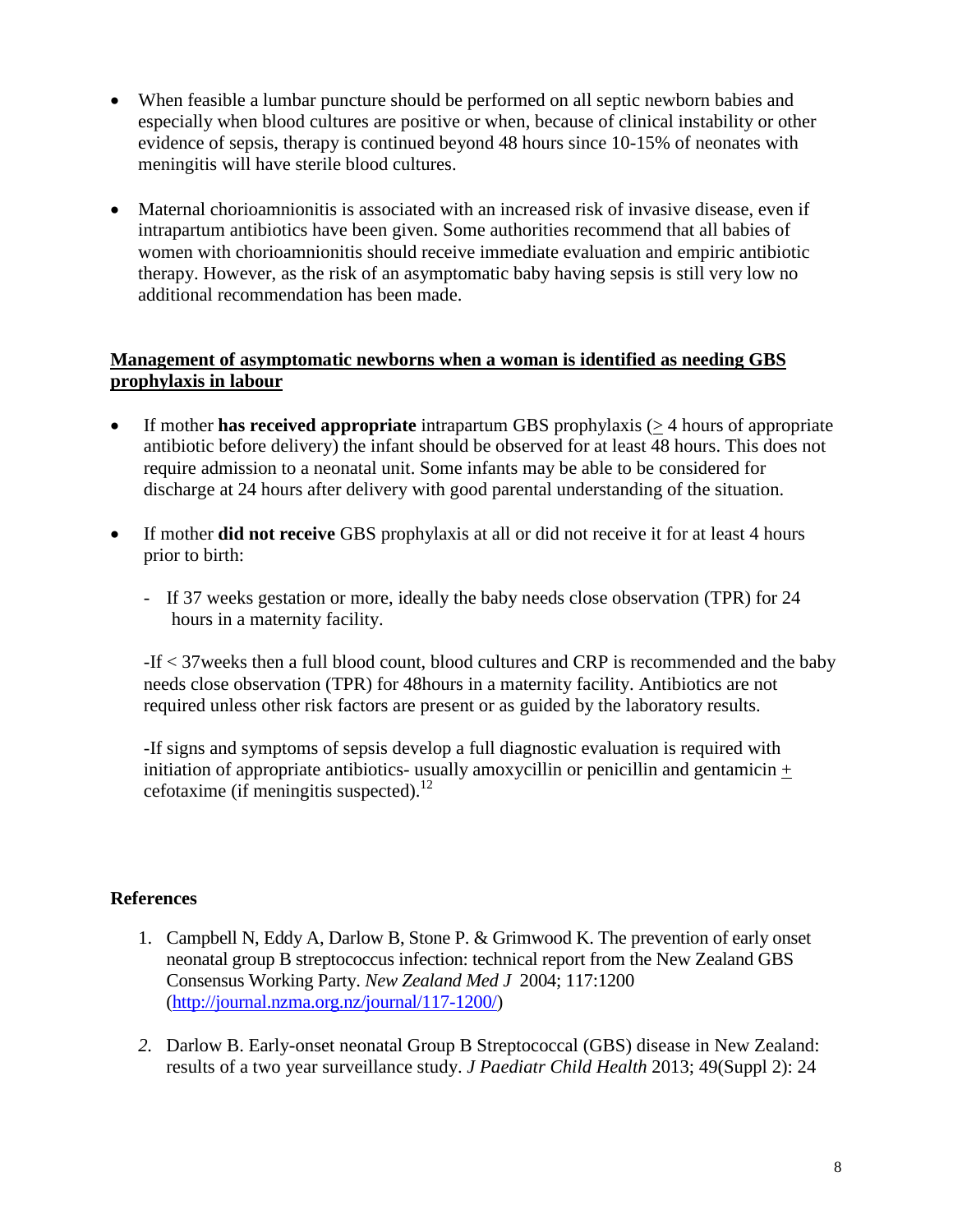- 3. Centers for Disease Control and Prevention. Prevention of perinatal group B streptococcal disease. *MMWR* 2010; 59 (No RR-10): 1-32. <http://www.cdc.gov/groupbstrep/guidelines/guidelines.html>
- 4. Royal College of Obstetricians and Gynaecologists. The prevention of early-onset neonatal group B streptococcal disease. Green-top Guideline No. 36, 2<sup>nd</sup> edition. July 2012. [http://www.rcog.org.uk/files/rcog-corp/GTG36\\_GBS.pdf](http://www.rcog.org.uk/files/rcog-corp/GTG36_GBS.pdf)
- 5. Lin FC, Weisman LE, Azimi P, et al. Assessment of intrapartum antibiotic prophylaxis for the prevention of early-onset group B streptococcal disease. *Pediatr Infect Dis J*  2011; 30: 759-63.
- 6. Yancey MK, Schuchat A, Brown LK, et al. The accuracy of late antenatal screening cultures in predicting genital group B streptococcal colonisation at delivery. *Obstetr Gynecol* 1996; 88(5), 811-5.
- 7. Allen VM, Yudin MH. SOGC Clinical Practice Guideline. Management of group B streptococcal bacteruria in pregnancy. *J Obstet Gynaecol Can* 2012; 34: 482-6.
- 8. Illuzzi J & Bracken M. Duration of intrapartum prophylaxis for neonatal Group B Streptococcal disease. A Systematic Review. *Obstetr Gynecol* 2006; 108 (5); 1254-65.
- 9. Colombo D, Lew J, Pedersen C, et al. (2006) Optimal timing of ampicillin administration to pregnant women for establishing bacterial levels in the prophylaxis of Group B Streptococcus. *Am J Obstet & Gynecol*, 194, 466-70.
- 10. Barber EL, Zhao G, Buhimschi IA, Illuzzi JL. Duration of intrapartum prophylaxis and concentration of penicillin G in fetal serum at delivery. *Obstet Gynecol* 2008; 112: 265-70
- 11. RANZCOG. Maternal group B streptococcus in pregnancy: screening and management. 2012; College statement: C-Obs 19. [http://www.ranzcog.edu.au/womens](http://www.ranzcog.edu.au/womens-health/statements-a-guidelines/college-statements-and-guidelines.html)[health/statements-a-guidelines/college-statements-and-guidelines.html](http://www.ranzcog.edu.au/womens-health/statements-a-guidelines/college-statements-and-guidelines.html)
- 12. Committee on Infectious Diseases and Committee on Fetus and Newborn. Recommendations for the prevention of perinatal group B streptococcal (GBS) disease. *Pediatrics* 2011; 128: 611-6.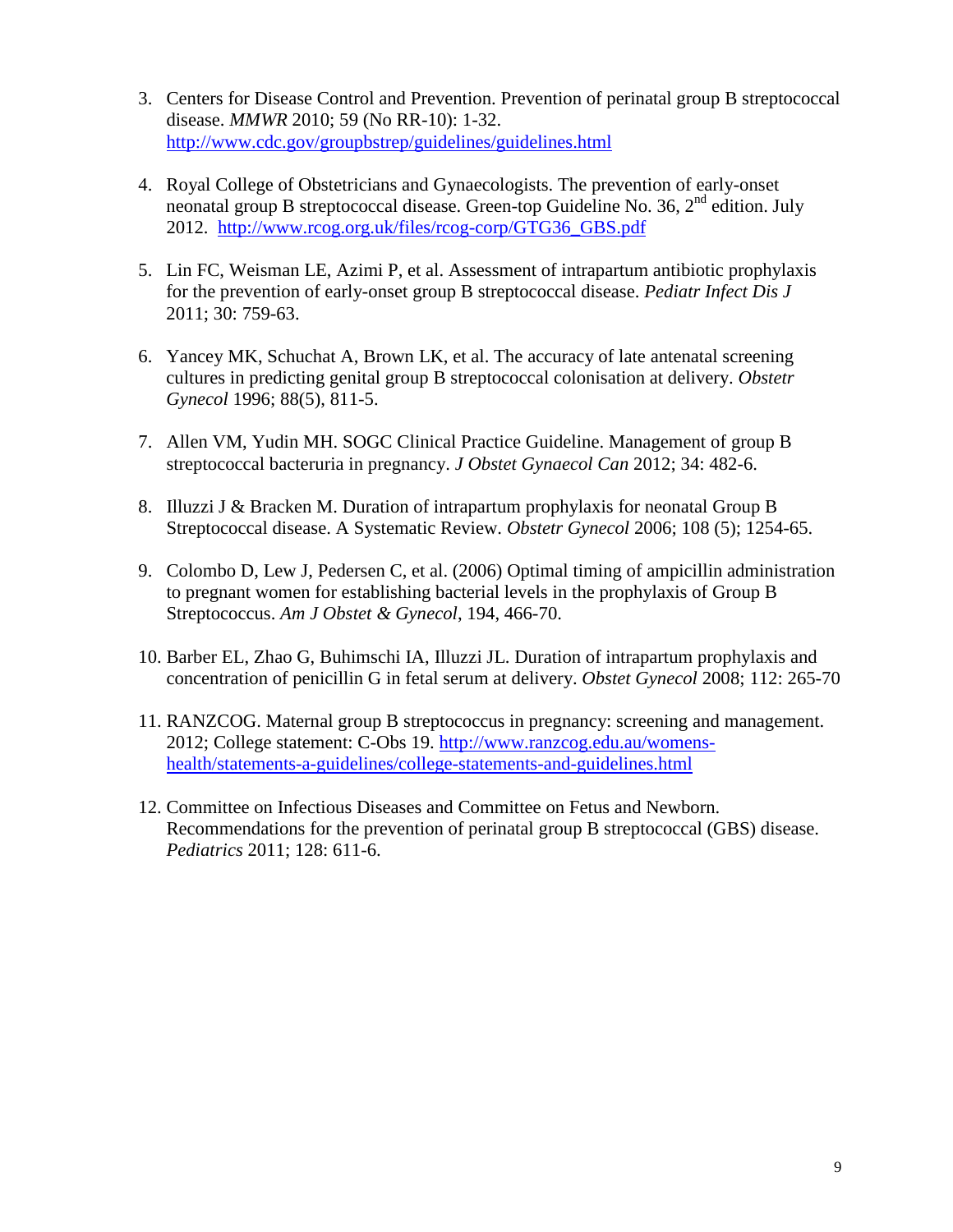

**<sup>a</sup>** Except in women with intact membranes undergoing pre-labour elective caesarean section and have no fever.

<sup>b</sup> Some DHB's use more broad spectrum antibiotic regimens for preterm births.

 $\degree$  If chorioamnionitis is suspected, GBS chemoprophylaxis is insufficient and aggressive treatment with broad-spectrum antibiotics is required.

<sup>d</sup> A GBS screen includes a low vaginal and rectal swab and must state "GBS screen" so that the laboratory use the appropriate culture technique. If a correctly taken swab at 35-37 weeks is negative in a woman who then goes on to have preterm labour or ruptured membranes >18 hours, intrapartum antibiotics are not indicated.

e When there is an incidental finding of GBS on a vaginal swab from early in pregnancy the recommendation is that the swab is repeated at 35-37 weeks as above. If that has not been done at the time of labour, the woman should be considered to have a risk factor for EOGBS and IAP should be offered.